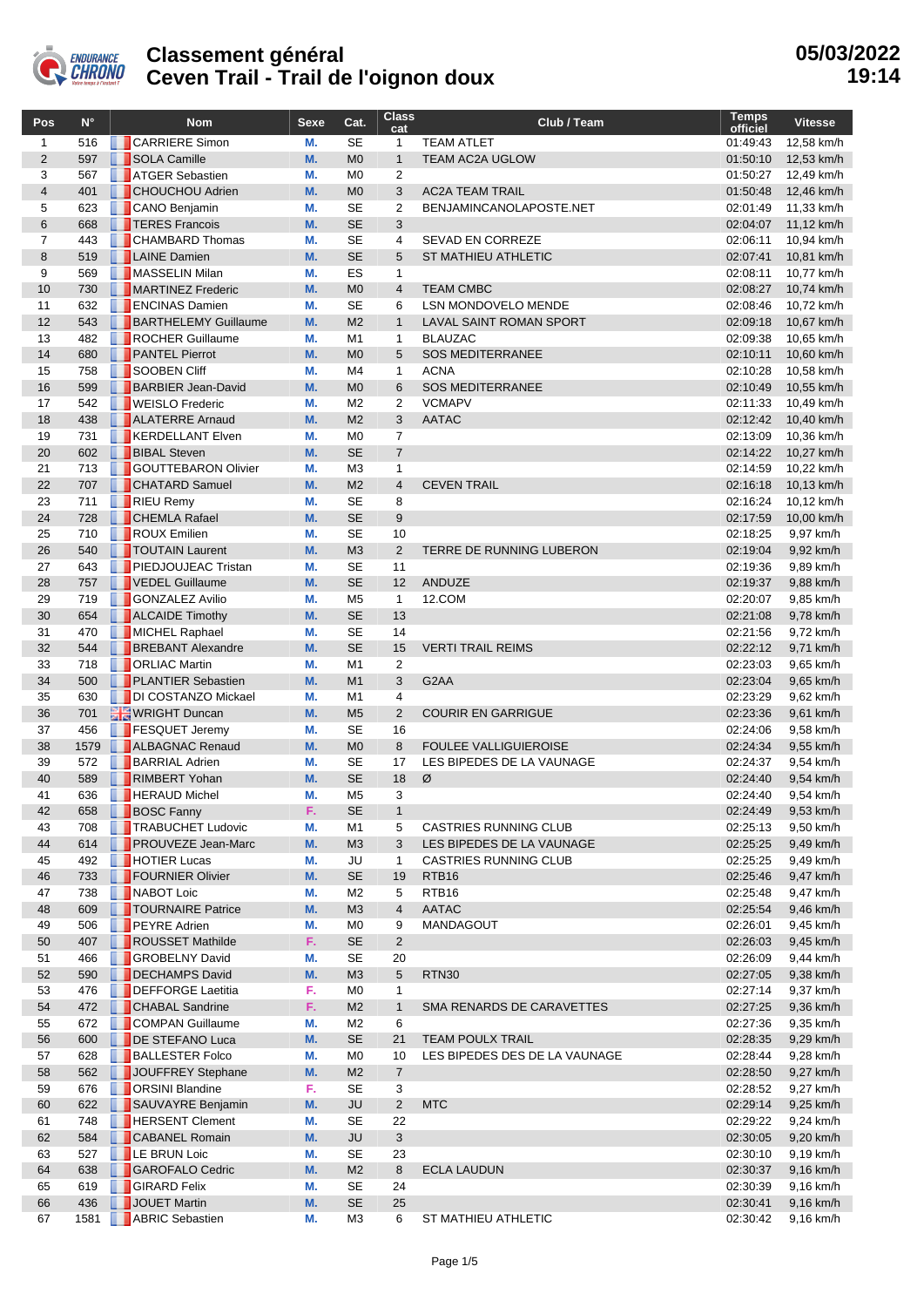

| Pos        | $N^{\circ}$ | <b>Nom</b>                                              | Sexe     | Cat.                             | <b>Class</b><br>cat  | Club / Team                                        | Temps<br>officiel    | <b>Vitesse</b>         |
|------------|-------------|---------------------------------------------------------|----------|----------------------------------|----------------------|----------------------------------------------------|----------------------|------------------------|
| 68         | 765         | <b>PENLAE Yannick</b>                                   | M.       | M1                               | 6                    | SAINT MATHIEU ATHLETICBREIZH CLIMBER RC            | 02:30:50             | 9,15 km/h              |
| 69         | 725         | MAS Stephane                                            | М.       | M <sub>3</sub>                   | 7                    | LES BIPEDES DE LA VAUNAGE                          | 02:30:56             | 9,14 km/h              |
| 70         | 641         | <b>FINCK Thomas</b>                                     | M.       | M <sub>0</sub>                   | 11                   |                                                    | 02:31:24             | 9,12 km/h              |
| 71         | 507         | FABRIER Morgane                                         | F.       | <b>SE</b>                        | $\overline{4}$       |                                                    | 02:32:07             | 9,07 km/h              |
| 72         | 703         | CAZOTTES Paul                                           | M.       | <b>SE</b>                        | 26                   |                                                    | 02:32:26             | 9,05 km/h              |
| 73         | 769         | <b>BOVE</b> Stephan                                     | М.       | M <sub>2</sub>                   | 9                    | <b>COURIR EN UZEGE</b>                             | 02:32:49             | 9,03 km/h              |
| 74<br>75   | 582<br>686  | <b>BOTOSSO Massimiliano</b>                             | M.<br>М. | M <sub>2</sub><br>M <sub>0</sub> | 10<br>12             | PERIGUEUX RUNNING                                  | 02:33:20<br>02:33:22 | 9,00 km/h              |
| 76         | 761         | <b>TAILHADES Ludovic</b><br>ROUCHY Francois             | M.       | <b>SE</b>                        | 27                   |                                                    | 02:33:26             | 9,00 km/h<br>8,99 km/h |
| 77         | 696         | VAUCHER Baptiste                                        | М.       | M <sub>0</sub>                   | 13                   | <b>VRT</b>                                         | 02:34:46             | 8,92 km/h              |
| 78         | 483         | <b>LAFON Antony</b>                                     | M.       | M <sub>0</sub>                   | 14                   | <b>COTEAUX DU PIC</b>                              | 02:35:03             | 8,90 km/h              |
| 79         | 624         | <b>DOBE</b> Antoine                                     | М.       | M1                               | $\overline{7}$       |                                                    | 02:35:05             | 8,90 km/h              |
| 80         | 673         | <b>LARGUIER Severine</b>                                | F.       | M <sub>2</sub>                   | 2                    |                                                    | 02:35:37             | 8,87 km/h              |
| 81         | 462         | <b>TRIAIRE Nicolas</b>                                  | М.       | <b>SE</b>                        | 28                   |                                                    | 02:35:44             | 8,86 km/h              |
| 82         | 601         | SALES Simon                                             | M.       | <b>SE</b>                        | 29                   | <b>FATFIT</b>                                      | 02:36:18             | 8,83 km/h              |
| 83         | 650         | <b>BUGNET Thomas</b>                                    | М.       | <b>SE</b>                        | 30                   |                                                    | 02:36:35             | 8,81 km/h              |
| 84         | 521         | CORBIERE Hugo                                           | M.       | <b>SE</b>                        | 31                   | <b>PAINS SUCES</b>                                 | 02:36:46             | 8,80 km/h              |
| 85         | 1580        | <b>ARAGON Arnaud</b>                                    | М.       | M1                               | 8                    |                                                    | 02:36:50             | 8,80 km/h              |
| 86         | 442         | MAUREL Armand                                           | M.       | <b>SE</b>                        | 32                   |                                                    | 02:36:58             | 8,79 km/h              |
| 87         | 644         | <b>PASCAL Matthieu</b>                                  | М.       | <b>SE</b>                        | 33                   |                                                    | 02:37:37             | 8,76 km/h              |
| 88         | 709         | MILLENAAR Mickael                                       | M.       | <b>SE</b>                        | 34                   |                                                    | 02:37:38             | 8,75 km/h              |
| 89         | 698         | <b>CARAMEL Julie</b>                                    | F.<br>M. | <b>SE</b>                        | 5<br>9               | <b>MAG</b>                                         | 02:37:48<br>02:37:49 | 8,75 km/h              |
| 90<br>91   | 667<br>635  | <b>BERGER Patrice</b><br>DOULE Julien                   | М.       | M1<br>M1                         | 10                   | <b>MAUGUIO CARNON TRIATHLON</b><br>SL TOULOUSE OAC | 02:38:00             | 8,74 km/h<br>8,73 km/h |
| 92         | 546         | RABANIT Audrey                                          | F.       | M <sub>0</sub>                   | 2                    | <b>SC ARLES</b>                                    | 02:38:02             | 8,73 km/h              |
| 93         | 517         | <b>KURTZ Amelie</b>                                     | F.       | <b>SE</b>                        | 6                    | RUNNING FUN VERGEZE                                | 02:38:29             | 8,71 km/h              |
| 94         | 526         | <b>THIBAULT Charles</b>                                 | M.       | M <sub>0</sub>                   | 15                   | <b>FARTLECK</b>                                    | 02:39:50             | 8,63 km/h              |
| 95         | 488         | <b>PRIVAT Nathalie</b>                                  | F.       | M <sub>3</sub>                   | $\mathbf{1}$         | <b>CASTRIES RUNNING CLUB</b>                       | 02:40:15             | 8,61 km/h              |
| 96         | 675         | DESIDERI Anthony                                        | M.       | <b>SE</b>                        | 35                   |                                                    | 02:40:18             | 8,61 km/h              |
| 97         | 493         | <b>HOLLARD Philippe</b>                                 | М.       | M <sub>5</sub>                   | $\overline{4}$       | <b>RUNINCRES</b>                                   | 02:40:20             | 8,61 km/h              |
| 98         | 714         | <b>FOURNIER Cecile</b>                                  | F.       | M <sub>0</sub>                   | 3                    | LA FOULEE ROMAINE                                  | 02:40:33             | 8,60 km/h              |
| 99         | 587         | VOISIN Anthony                                          | М.       | M <sub>3</sub>                   | 8                    |                                                    | 02:40:36             | 8,59 km/h              |
| 100        | 734         | ROCHER Jeremie                                          | M.       | M <sub>0</sub>                   | 16                   | ACN ANDUZE TEAM NPQ INSTANT T                      | 02:41:05             | 8,57 km/h              |
| 101        | 684         | <b>GONCALVES Yoann</b>                                  | М.       | M1                               | 11                   |                                                    | 02:41:09             | 8,56 km/h              |
| 102        | 666         | <b>LONDES</b> Samuel                                    | M.       | M1                               | 12                   |                                                    | 02:41:23             | 8,55 km/h              |
| 103        | 651         | MONZO Marine                                            | F.       | <b>SE</b>                        | $\overline{7}$       | <b>AIGOUAL</b>                                     | 02:41:24             | 8,55 km/h              |
| 104<br>105 | 511<br>594  | <b>FAVIER Nicolas</b><br><b>CROS</b> Guilhem            | M.<br>М. | <b>SE</b><br>M4                  | 36<br>$\overline{2}$ | <b>ECLA LAUDUN</b>                                 | 02:41:59<br>02:42:00 | 8,52 km/h              |
| 106        | 447         | <b>PICARD Valentin</b>                                  | M.       | <b>SE</b>                        | 37                   | <b>ENA</b>                                         | 02:42:38             | 8,52 km/h<br>8,49 km/h |
| 107        | 656         | FOURREAU Gregory                                        | М.       | M <sub>2</sub>                   | 11                   | <b>MAUGUIO CARNON TRIATHLON</b>                    | 02:43:05             | 8,46 km/h              |
| 108        | 631         | <b>AMIEL Dylan</b>                                      | M.       | <b>SE</b>                        | 38                   |                                                    | 02:43:12             | 8,46 km/h              |
| 109        | 744         | <b>TARBOURIECH Loic</b>                                 | М.       | SE                               | 39                   |                                                    | 02:43:21             | 8,45 km/h              |
| 110        | 612         | <b>BOUCAU Julie</b>                                     | F.       | M1                               | $\mathbf{1}$         | LES BIPEDES DE LA VAUNAGE                          | 02:43:24             | 8,45 km/h              |
| 111        | 593         | <b>PIRES Fabio</b>                                      | М.       | <b>SE</b>                        | 40                   | RUNNING CLUB BELLEGARDE                            | 02:43:25             | 8,45 km/h              |
| 112        | 566         | TREMOULIERE Christia.                                   | M.       | M <sub>6</sub>                   | $\mathbf{1}$         | SPIRIDON AURILLAC                                  | 02:43:30             | 8,44 km/h              |
| 113        | 691         | <b>BASTIDE Laurent</b>                                  | М.       | M1                               | 13                   |                                                    | 02:43:43             | 8,43 km/h              |
| 114        | 505         | DUPUY Jean-Luc                                          | M.       | M <sub>2</sub>                   | 12                   |                                                    | 02:44:14             | 8,40 km/h              |
| 115        | 536         | <b>BENEZET Thomas</b>                                   | М.       | M <sub>0</sub>                   | 17                   |                                                    | 02:44:22             | 8,40 km/h              |
| 116        | 697         | GRIMALTOS Clement                                       | M.       | <b>SE</b>                        | 41                   | <b>LES GAZELLES</b>                                | 02:44:23             | 8,40 km/h              |
| 117        | 568         | <b>BRUN Catherine</b>                                   | F.       | MЗ                               | 2                    | MAGUELONE JOGGING                                  | 02:44:28             | 8,39 km/h              |
| 118        | 404         | <b>CHARRE Nicolas</b>                                   | M.       | M3                               | 9                    | <b>AATAC</b>                                       | 02:44:29             | 8,39 km/h              |
| 119        | 695         | <b>CORTIZ TORRES Miguel-.</b><br><b>CREC HRIOU Jean</b> | М.       | M2                               | 13                   | <b>CASTRIES RUNNING CLUB</b>                       | 02:44:33             | 8,39 km/h              |
| 120        | 692<br>745  | DE PINHO Dylan                                          | M.<br>М. | M <sub>2</sub><br><b>SE</b>      | 14<br>42             | CAP AUBORDOISE                                     | 02:44:41<br>02:44:52 | 8,38 km/h<br>8,37 km/h |
| 121<br>122 | 583         | RUEDAS Benjamin                                         | M.       | SE                               | 43                   |                                                    | 02:45:32             | 8,34 km/h              |
| 123        | 603         | <b>CAYREL Sandrine</b>                                  | F.       | M2                               | 3                    | AATAC                                              | 02:45:37             | 8,33 km/h              |
| 124        | 688         | SANCHEZ Pascal                                          | M.       | M3                               | 10                   |                                                    | 02:46:07             | 8,31 km/h              |
| 125        | 655         | <b>CLUS Owen</b>                                        | М.       | M1                               | 14                   |                                                    | 02:46:17             | 8,30 km/h              |
| 126        | 610         | ROUX Carole                                             | F.       | M3                               | 3                    | <b>AATAC</b>                                       | 02:46:23             | 8,29 km/h              |
| 127        | 414         | <b>PORTELA Mateo</b>                                    | М.       | <b>SE</b>                        | 44                   |                                                    | 02:46:24             | 8,29 km/h              |
| 128        | 681         | COMMARET Manon                                          | F.       | <b>SE</b>                        | 8                    | <b>SOS MEDITERRANEE</b>                            | 02:46:51             | 8,27 km/h              |
| 129        | 755         | PIBAROT Jean-Pierre                                     | М.       | MЗ                               | 11                   |                                                    | 02:46:58             | 8,27 km/h              |
| 130        | 547         | <b>PIT Guillaume</b>                                    | M.       | SE                               | 45                   | <b>SC ARLES</b>                                    | 02:47:06             | 8,26 km/h              |
| 131        | 452         | <b>PETITJEAN Antonin</b>                                | М.       | <b>SE</b>                        | 46                   |                                                    | 02:47:14             | 8,25 km/h              |
| 132        | 558         | <b>BACQUET Laurent</b>                                  | M.       | M3                               | 12                   |                                                    | 02:47:33             | 8,24 km/h              |
| 133        | 545         | <b>BUNIAK Xavier</b>                                    | М.       | M <sub>3</sub>                   | 13                   |                                                    | 02:47:57             | 8,22 km/h              |
| 134        | 646         | <b>SERRET Julien</b>                                    | M.       | M <sub>0</sub>                   | 18                   | <b>ACNA</b>                                        | 02:47:59             | 8,22 km/h              |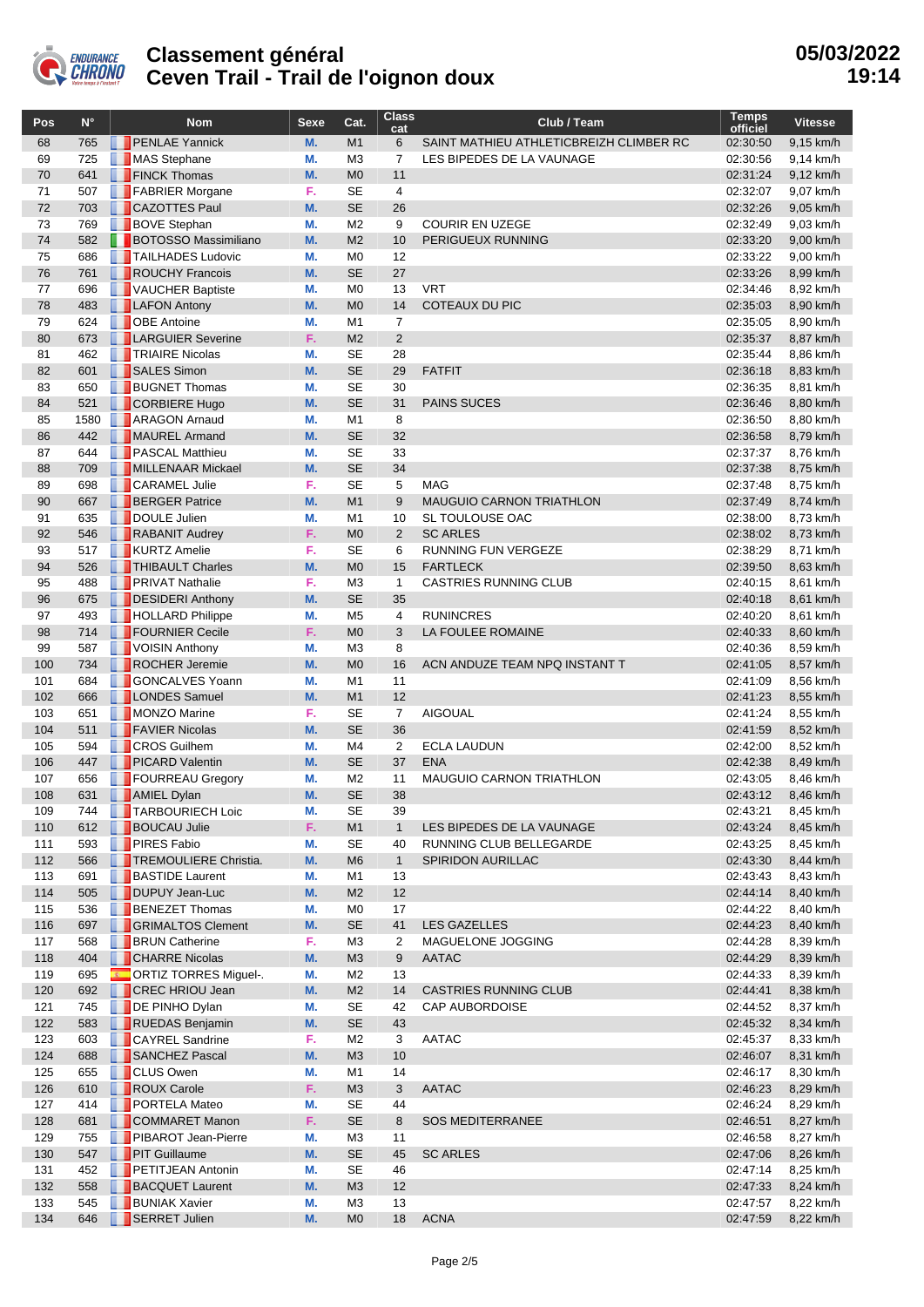

| Pos        | $N^{\circ}$ | <b>Nom</b>                                         | <b>Sexe</b>     | Cat.                             | <b>Class</b><br>cat  | Club / Team                                        | <b>Temps</b><br>officiel | <b>Vitesse</b>         |
|------------|-------------|----------------------------------------------------|-----------------|----------------------------------|----------------------|----------------------------------------------------|--------------------------|------------------------|
| 135        | 700         | DELAT Daniel                                       | М.              | M1                               | 15                   |                                                    | 02:48:07                 | 8,21 km/h              |
| 136        | 729         | MAYOT Olivier                                      | M.              | <b>SE</b>                        | 47                   |                                                    | 02:48:21                 | 8,20 km/h              |
| 137        | 604         | <b>DUARTE LOURO Paulo</b>                          | M.              | M <sub>3</sub>                   | 14                   | AATAC ASCP MELOX                                   | 02:48:24                 | 8,20 km/h              |
| 138        | 586         | MCGOWAN Tony                                       | M.              | M <sub>3</sub>                   | 15                   | <b>ST MATHIEU ATHLETIC</b>                         | 02:48:30                 | 8,19 km/h              |
| 139        | 740         | REBOUL Rachel                                      | F.              | M <sub>5</sub>                   | $\mathbf{1}$         | LES BIPEDES DE LA VAUNAGE                          | 02:48:41                 | 8,18 km/h              |
| 140        | 682         | RENAULT Olivier                                    | M.              | M <sub>3</sub>                   | 16                   | RUNNING CLUB BELLEGARDE                            | 02:49:26                 | 8,15 km/h              |
| 141<br>142 | 616<br>467  | <b>PENICAUD Juliette</b><br><b>TREMBLAIS Bruno</b> | F.<br>M.        | <b>SE</b><br>M <sub>3</sub>      | 9<br>17              | <b>COURIR AU VIGAN</b>                             | 02:49:27<br>02:49:29     | 8,14 km/h<br>8,14 km/h |
| 143        | 724         | <b>PECH Cedric</b>                                 | М.              | M1                               | 16                   | SL TOULOUSE OAC                                    | 02:49:43                 | 8,13 km/h              |
| 144        | 428         | RIGAUD Stephane                                    | M.              | M <sub>2</sub>                   | 15                   | <b>SAINT SERIES POUR TOUS</b>                      | 02:49:53                 | 8,12 km/h              |
| 145        | 502         | DELIGNE Pauline                                    | F.              | <b>SE</b>                        | 10                   |                                                    | 02:50:11                 | 8,11 km/h              |
| 146        | 578         | <b>LANDRY Olivier</b>                              | M.              | M <sub>4</sub>                   | 3                    |                                                    | 02:50:19                 | 8,10 km/h              |
| 147        | 677         | <b>REUSE Linda</b>                                 | F.              | M <sub>0</sub>                   | $\overline{4}$       | <b>RUNNING CLUB BELLEGARDE</b>                     | 02:50:29                 | 8,10 km/h              |
| 148        | 422         | <b>FAVRICHON Elie</b>                              | M.              | <b>SE</b>                        | 48                   |                                                    | 02:50:29                 | 8,10 km/h              |
| 149        | 665         | <b>GRANIER Julie</b>                               | F.              | M <sub>1</sub>                   | $\overline{2}$       | <b>RSA</b>                                         | 02:51:24                 | 8,05 km/h              |
| 150        | 739         | <b>HERSOG Nicolas</b>                              | M.              | M <sub>0</sub>                   | 19                   | <b>TOHERO</b>                                      | 02:51:54                 | 8,03 km/h              |
| 151        | 1582        | RETALI Jean-Paul                                   | М.              | M4                               | 4                    |                                                    | 02:52:05                 | 8,02 km/h              |
| 152        | 664         | <b>LECONTE David</b>                               | M.              | <b>SE</b>                        | 49                   |                                                    | 02:52:26                 | 8,00 km/h              |
| 153        | 585         | KHENOUNE Anne-Laure                                | F.              | <b>SE</b>                        | 11                   | <b>ACNA</b>                                        | 02:52:32                 | 8.00 km/h              |
| 154        | 742         | ROINE Delphine                                     | F.              | M1                               | 3                    | <b>AATAC</b>                                       | 02:52:33                 | 8,00 km/h              |
| 155        | 415         | <b>T</b> TASSIN Tanguy                             | М.              | <b>SE</b>                        | 50                   |                                                    | 02:53:33                 | 7,95 km/h              |
| 156<br>157 | 746<br>514  | SIFFROI Damien<br><b>SOES Catherine</b>            | M.<br>F.        | M <sub>2</sub><br>M <sub>4</sub> | 16<br>$\mathbf{1}$   | <b>FOULEE ROMAINE</b><br><b>ECLA LAUDUN</b>        | 02:53:40<br>02:53:43     | 7,95 km/h              |
| 158        | 674         | MASSON Pierre-Eric                                 | M.              | M <sub>0</sub>                   | 20                   | <b>LES MILLES PATTES</b>                           | 02:53:44                 | 7,94 km/h<br>7,94 km/h |
| 159        | 503         | DAIGUEMORTE Olivier                                | М.              | M <sub>3</sub>                   | 18                   | <b>ACRA ARLES</b>                                  | 02:53:49                 | 7,94 km/h              |
| 160        | 554         | <b>CRAYSSAC Maxime</b>                             | M.              | M1                               | 17                   | <b>KAAMELOTT</b>                                   | 02:53:57                 | 7,93 km/h              |
| 161        | 704         | <b>ESPIC Julien</b>                                | М.              | M1                               | 18                   |                                                    | 02:53:57                 | 7,93 km/h              |
| 162        | 534         | <b>LAMARE</b> Simon                                | <b>M.</b>       | M <sub>0</sub>                   | 21                   |                                                    | 02:55:07                 | 7,88 km/h              |
| 163        | 699         | <b>PINTO Anthony</b>                               | М.              | <b>SE</b>                        | 51                   |                                                    | 02:55:12                 | 7,88 km/h              |
| 164        | 735         | <b>PEPIN Jean-Baptiste</b>                         | M.              | <b>SE</b>                        | 52                   | JEAN-BAPTISTEPEPINORANGE.FR                        | 02:55:29                 | 7,86 km/h              |
| 165        | 576         | <b>DIAGO Pascal</b>                                | М.              | M <sub>3</sub>                   | 19                   |                                                    | 02:55:33                 | 7,86 km/h              |
| 166        | 639         | SICART Olivier                                     | M.              | M <sub>3</sub>                   | 20                   | LES BOULETS CANONS DU 07                           | 02:55:39                 | 7,86 km/h              |
| 167        | 429         | SOTO Damien                                        | М.              | M <sub>0</sub>                   | 22                   | RUNNING CLUB BELLEGARDE                            | 02:56:11                 | 7,83 km/h              |
| 168        | 598         | <b>PERRIN Bertrand</b>                             | M.              | M <sub>3</sub>                   | 21                   | LES BOULETS CANONS DU 07                           | 02:56:19                 | 7,83 km/h              |
| 169        | 525         | DURAND Valentin                                    | М.              | <b>SE</b>                        | 53                   | <b>CEVENNES TRAIL CLUB</b>                         | 02:56:29                 | 7,82 km/h              |
| 170        | 457         | <b>BAS</b> Camille<br><b>TROUCHE Gilles</b>        | <b>M.</b><br>М. | <b>SE</b><br>M <sub>3</sub>      | 54                   |                                                    | 02:56:35                 | 7.82 km/h              |
| 171<br>172 | 657<br>763  | SANDOR Lucas                                       | M.              | <b>SE</b>                        | 22<br>55             | <b>SUSSARGUES EVASION</b><br><b>NONE</b>           | 02:56:55<br>02:57:05     | 7,80 km/h<br>7,79 km/h |
| 173        | 766         | SABAT David                                        | М.              | M <sub>2</sub>                   | 17                   | <b>FOULEES SAUSSINOISE</b>                         | 02:57:15                 | 7,79 km/h              |
| 174        | 481         | <b>PRADES</b> Laurent                              | M.              | M <sub>0</sub>                   | 23                   | <b>TRAILRAIL CLUB</b>                              | 02:58:05                 | 7,75 km/h              |
| 175        | 626         | DAVIET Jean-Christop.                              | М.              | M <sub>0</sub>                   | 24                   |                                                    | 02:58:14                 | 7,74 km/h              |
| 176        | 642         | SCHMITT Audrey                                     | F.              | M <sub>0</sub>                   | 5                    | <b>CLERMONT SPORT ENDURANCE</b>                    | 02:58:15                 | 7,74 km/h              |
| 177        | 510         | <b>GAYRAUD RIVIERE Patr.</b>                       | F.              | ΜЗ                               | 4                    | <b>CRC CASTRIES</b>                                | 02:58:26                 | 7,73 km/h              |
| 178        | 575         | <b>TRIAIRE David</b>                               | M.              | M <sub>3</sub>                   | 23                   |                                                    | 02:58:33                 | 7,73 km/h              |
| 179        | 549         | <b>LESAULNIER Bruno</b>                            | М.              | M <sub>2</sub>                   | 18                   | <b>SC ARLES</b>                                    | 02:59:01                 | 7,71 km/h              |
| 180        | 403         | SALVAN Mathilde                                    | F.              | <b>SE</b>                        | 12                   | RRUN CASTRES ET COUREURS DE FOND CASTRAIS 02:59:30 |                          | 7,69 km/h              |
| 181        | 561         | <b>PRESEGUER GONCALVES.</b>                        | F.              | ΜЗ                               | 5                    | MAGUELONE JOGGING                                  | 03:00:03                 | 7,67 km/h              |
| 182        | 617         | <b>BOISSIER Guillemette</b>                        | F.              | <b>SE</b>                        | 13                   |                                                    | 03:00:05                 | 7,66 km/h              |
| 183        | 513         | <b>GRASSET Charles</b>                             | М.              | <b>SE</b>                        | 56                   |                                                    | 03:00:13                 | 7,66 km/h              |
| 184        | 693         | <b>FERNANDEZ</b> Stephane                          | M.              | M <sub>0</sub>                   | 25                   |                                                    | 03:02:24                 | 7,57 km/h              |
| 185        | 434         | <b>GOH BI Tah-Fulgence</b><br>SIMON Christine      | М.              | M0                               | 26                   | COURIR AU VIGAN                                    | 03:02:28                 | 7,56 km/h              |
| 186        | 750<br>552  | <b>BOHEME</b> Lucas                                | F.<br>М.        | M4<br>SE                         | $\overline{2}$<br>57 | AS COMBAS                                          | 03:02:40                 | 7,56 km/h              |
| 187<br>188 | 621         | SAUVAYRE Isabelle                                  | F.              | M <sub>1</sub>                   | $\overline{4}$       |                                                    | 03:02:42<br>03:03:33     | 7,55 km/h<br>7,52 km/h |
| 189        | 501         | <b>CARRET</b> Gael                                 | М.              | SE                               | 58                   |                                                    | 03:04:22                 | 7,49 km/h              |
| 190        | 454         | AUDINOT Frederic                                   | M.              | M <sub>3</sub>                   | 24                   |                                                    | 03:04:30                 | 7,48 km/h              |
| 191        | 445         | <b>CORS</b> Carine                                 | F.              | M1                               | 5                    | <b>SEVAD</b>                                       | 03:04:39                 | 7,47 km/h              |
| 192        | 596         | GEORGE Marie-Paule                                 | F.              | M <sub>5</sub>                   | $\overline{2}$       | LES BOULETS CANONS DU 07                           | 03:04:41                 | 7,47 km/h              |
| 193        | 556         | <b>PUJALTE Didier</b>                              | М.              | M3                               | 25                   | <b>ACNA ANDUZE</b>                                 | 03:04:50                 | 7,47 km/h              |
| 194        | 615         | CARNER Jean-Christop.                              | M.              | M1                               | 19                   | <b>AATAC</b>                                       | 03:05:17                 | 7,45 km/h              |
| 195        | 412         | <b>LAURENT Cedric</b>                              | М.              | M1                               | 20                   |                                                    | 03:05:17                 | 7,45 km/h              |
| 196        | 732         | LOPEZ Fanny                                        | F.              | <b>SE</b>                        | 14                   |                                                    | 03:05:18                 | 7,45 km/h              |
| 197        | 663         | NAVARRO Frederic                                   | М.              | M <sub>2</sub>                   | 19                   | <b>CAP MELGUEIL</b>                                | 03:05:25                 | 7,44 km/h              |
| 198        | 564         | <b>LECOMTE Adrien</b>                              | M.              | <b>SE</b>                        | 59                   |                                                    | 03:06:48                 | 7,39 km/h              |
| 199        | 441         | <b>FARGES Camille</b>                              | F.              | <b>SE</b>                        | 15                   | <b>SEVAD</b>                                       | 03:06:49                 | 7,39 km/h              |
| 200        | 515         | JAUDON Francois                                    | M.              | M <sub>0</sub>                   | 27                   |                                                    | 03:06:58                 | 7,38 km/h              |
| 201        | 532         | <b>LLOP</b> Celine                                 | F.              | ΜЗ                               | 6                    | <b>CASTRIES RUNNING CLUB</b>                       | 03:07:13                 | 7,37 km/h              |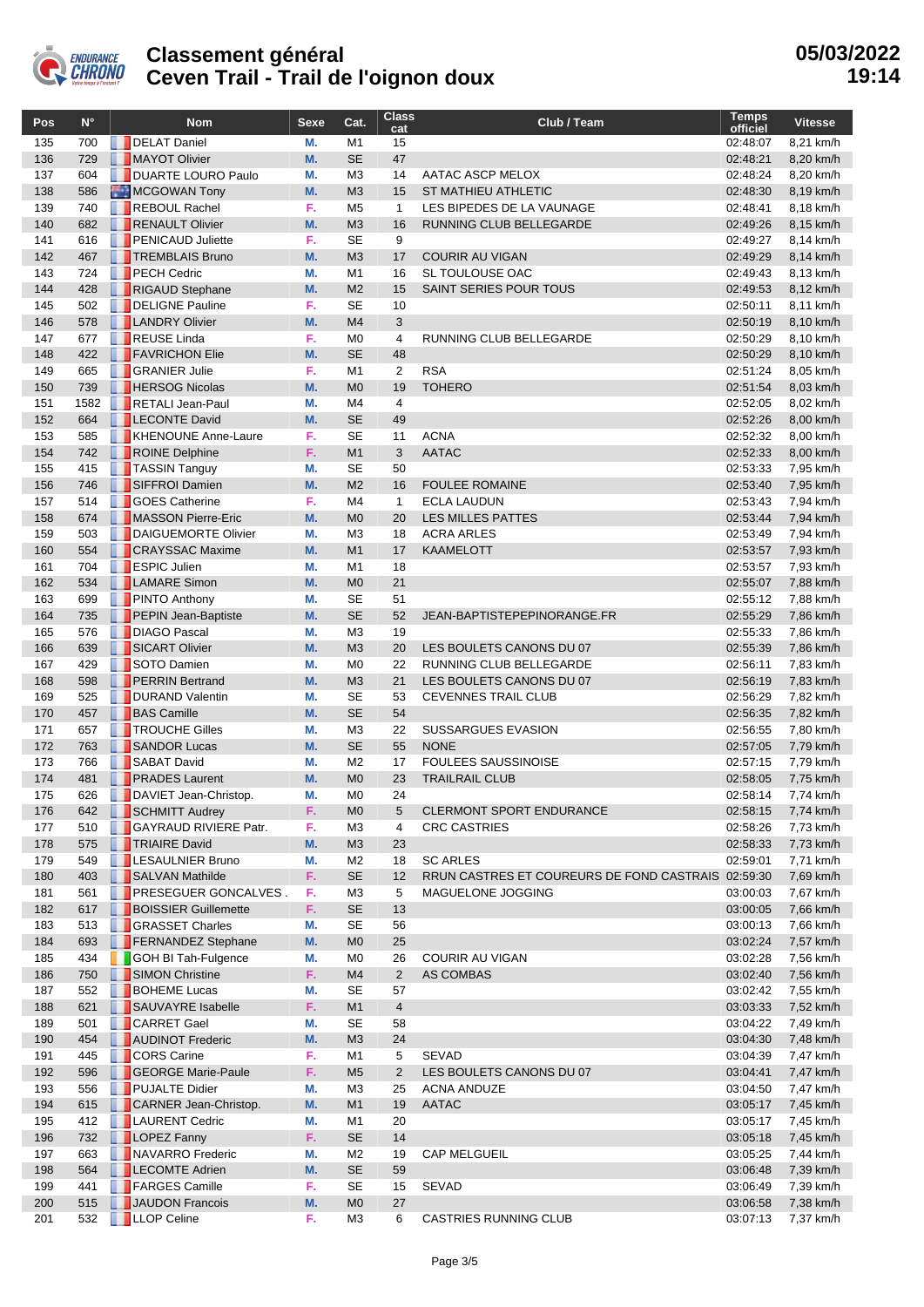

| Pos        | $N^{\circ}$ | <b>Nom</b>                                    | Sexe      | Cat.                             | <b>Class</b><br>cat  | Club / Team                            | <b>Temps</b><br>officiel | <b>Vitesse</b>         |
|------------|-------------|-----------------------------------------------|-----------|----------------------------------|----------------------|----------------------------------------|--------------------------|------------------------|
| 202        | 498         | <b>CAREL Nelly</b>                            | F.        | M <sub>0</sub>                   | 6                    |                                        | 03:07:16                 | 7,37 km/h              |
| 203        | 727         | <b>CHEDDADI Anais</b>                         | F.        | <b>SE</b>                        | 16                   |                                        | 03:07:22                 | 7,37 km/h              |
| 204        | 756         | <b>BULLONES Ronan</b>                         | <b>M.</b> | M <sub>3</sub>                   | 26                   | <b>VIVE LE JUDO</b>                    | 03:07:37                 | 7,36 km/h              |
| 205        | 706         | <b>GARCIA AVRILLEAU Thi.</b>                  | М.        | M <sub>5</sub>                   | 5                    | <b>INNOGUR</b>                         | 03:08:24                 | 7,33 km/h              |
| 206        | 577         | MARCON Serge                                  | <b>M.</b> | M <sub>4</sub>                   | 5                    | <b>ACN ANDUZE</b>                      | 03:09:00                 | 7,30 km/h              |
| 207        | 716         | MELARD Eduardo                                | M.        | <b>SE</b>                        | 60                   | LA FOULEE ROMAINE                      | 03:09:11                 | 7,30 km/h              |
| 208        | 563         | <b>COMBES David</b>                           | <b>M.</b> | M <sub>3</sub>                   | 27                   |                                        | 03:09:22                 | 7,29 km/h              |
| 209        | 475         | <b>GIGUELAY Jade</b>                          | F.        | <b>SE</b>                        | 17                   |                                        | 03:09:43                 | 7,27 km/h              |
| 210        | 723         | <b>GUEGUEN Thibault</b>                       | M.        | <b>SE</b>                        | 61                   |                                        | 03:09:49                 | 7,27 km/h              |
| 211        | 722         | VIALLON Anne-Sophie                           | F.        | <b>SE</b>                        | 18                   |                                        | 03:09:49                 | 7,27 km/h              |
| 212        | 480         | COLBERT Tom                                   | <b>M.</b> | <b>SE</b>                        | 62                   |                                        | 03:11:03                 | 7,22 km/h              |
| 213        | 520         | <b>BENIN David</b>                            | М.        | M <sub>0</sub>                   | 28                   |                                        | 03:11:48                 | 7,20 km/h              |
| 214        | 487         | <b>GUILLEMET Martin</b>                       | <b>M.</b> | <b>SE</b>                        | 63                   |                                        | 03:12:00                 | 7,19 km/h              |
| 215        | 613         | FAJON Sylvain                                 | M.        | M <sub>1</sub>                   | 21                   | <b>AATAC</b>                           | 03:12:01                 | 7,19 km/h              |
| 216        | 751         | CARDOSO DA SILVA Sam                          | <b>M.</b> | <b>ES</b>                        | $\overline{2}$       |                                        | 03:12:05                 | 7,18 km/h              |
| 217        | 533         | OUSSENI Priscillia                            | F.        | M <sub>1</sub>                   | 6                    |                                        | 03:12:16                 | 7,18 km/h              |
| 218        | 494         | <b>BISTUE Gilles</b>                          | <b>M.</b> | M <sub>3</sub>                   | 28                   | <b>SMA</b>                             | 03:12:38                 | 7,16 km/h              |
| 219        | 446         | <b>BICKEL Nicolas</b>                         | М.        | M3                               | 29                   |                                        | 03:12:41                 | 7,16 km/h              |
| 220        | 504         | <b>BADACHAOUI Jennifer</b>                    | F.        | M <sub>0</sub>                   | $\overline{7}$       |                                        | 03:12:41                 | 7,16 km/h              |
| 221        | 535         | <b>GARCIA Charlotte</b>                       | F.        | M <sub>0</sub>                   | 8                    |                                        | 03:12:44                 | 7,16 km/h              |
| 222        | 690         | VINCENT Emily                                 | F.        | <b>SE</b>                        | 19                   | <b>COUREURS DE SAINT GEORGES</b>       | 03:12:51                 | 7,16 km/h              |
| 223        | 453         | <b>BOISSON Jordan</b>                         | M.        | <b>SE</b>                        | 64                   | SAINT MATHIEU ATHLETIC                 | 03:12:52                 | 7,16 km/h              |
| 224        | 678         | <b>HUGAND</b> Fred                            | <b>M.</b> | M <sub>2</sub>                   | 20                   | <b>COUREURS DE SAINT GEORGES</b>       | 03:13:28                 | 7,13 km/h              |
| 225        | 461         | <b>CAUCAT Benoit</b>                          | М.        | M <sub>1</sub>                   | 22                   | RUNNING CLUB CASTRIES                  | 03:13:52                 | 7,12 km/h              |
| 226        | 605         | <b>BETTI Caroline</b>                         | F.        | M <sub>3</sub>                   | $\overline{7}$       | <b>TEAM POULX TRAIL</b>                | 03:14:12                 | 7,11 km/h              |
| 227        | 759         | COUZELIN Roxane                               | F.        | M <sub>0</sub>                   | 9                    | CSG - SAINT GORGES D ORQUES            | 03:14:30                 | 7,10 km/h              |
| 228<br>229 | 736         | <b>LE PAGE Clemence</b>                       | F.<br>F.  | <b>SE</b>                        | 20                   | <b>AATAC</b>                           | 03:14:31                 | 7,10 km/h              |
| 230        | 627         | VIALET Karine                                 | <b>M.</b> | M <sub>2</sub><br>M <sub>0</sub> | $\overline{4}$<br>29 |                                        | 03:14:53                 | 7,08 km/h              |
| 231        | 551<br>426  | <b>QUINTIN Remi</b><br><b>GOUNELLE Prisca</b> | F.        | M <sub>0</sub>                   | 10                   | <b>SC ARLES</b>                        | 03:15:11                 | 7,07 km/h<br>7,06 km/h |
| 232        | 648         | <b>FONTAINE Christophe</b>                    | <b>M.</b> | M <sub>2</sub>                   | 21                   |                                        | 03:15:23<br>03:15:25     | 7,06 km/h              |
| 233        | 512         | REYROLLE Florian                              | М.        | M4                               | 6                    | <b>ECLA LAUDUN</b>                     | 03:15:42                 | 7,05 km/h              |
| 234        | 659         | <b>TAILLE Sandrine</b>                        | F.        | M <sub>3</sub>                   | 8                    | CSG COUREURS DE SAINT GEORGES D ORQUES | 03:15:50                 | 7,05 km/h              |
| 235        | 660         | ROCH Melanie                                  | F.        | M <sub>0</sub>                   | 11                   | <b>CSG</b>                             | 03:15:50                 | 7,05 km/h              |
| 236        | 450         | <b>BUFFETAUT Sebastien</b>                    | <b>M.</b> | M <sub>2</sub>                   | 22                   |                                        | 03:15:51                 | 7,05 km/h              |
| 237        | 448         | <b>BUTLER Adele</b>                           | F.        | M <sub>0</sub>                   | 12                   |                                        | 03:15:54                 | 7,04 km/h              |
| 238        | 477         | DUROT Claire                                  | F.        | <b>SE</b>                        | 21                   |                                        | 03:15:55                 | 7,04 km/h              |
| 239        | 406         | SEBASTIEN Guy                                 | М.        | M4                               | $\overline{7}$       | <b>SC ARLES</b>                        | 03:17:19                 | 6,99 km/h              |
| 240        | 531         | <b>PAUVERT</b> Evelyne                        | F.        | M4                               | 3                    | <b>CASTRIES RUNNING CLUB</b>           | 03:17:34                 | 6,99 km/h              |
| 241        | 425         | <b>T</b> TOUZET Franck                        | М.        | M2                               | 23                   |                                        | 03:18:58                 | 6,94 km/h              |
| 242        | 647         | DORNE Virginie                                | F.        | M <sub>3</sub>                   | 9                    |                                        | 03:19:17                 | 6,93 km/h              |
| 243        | 421         | <b>MESBAH Louazna</b>                         | F.        | M5                               | 3                    |                                        | 03:19:30                 | 6,92 km/h              |
| 244        | 662         | <b>BRUN</b> Stephanie                         | F.        | M <sub>2</sub>                   | 5                    | <b>ACN ANDUZE</b>                      | 03:19:34                 | 6,92 km/h              |
| 245        | 671         | FARKAS Sabrina                                | F.        | M1                               | 7                    | <b>ACNA</b>                            | 03:19:34                 | 6,92 km/h              |
| 246        | 591         | SACHERS Gwladys                               | F.        | M1                               | 8                    | <b>AATAC</b>                           | 03:19:57                 | 6,90 km/h              |
| 247        | 471         | SOLER Dorian                                  | M.        | <b>SE</b>                        | 65                   |                                        | 03:20:07                 | 6,90 km/h              |
| 248        | 529         | <b>LINA Adrien</b>                            | M.        | SE                               | 66                   |                                        | 03:20:08                 | 6,90 km/h              |
| 249        | 537         | <b>ZOUAKH Mazigh</b>                          | M.        | <b>SE</b>                        | 67                   | TEAM GLOBETRAILERS-UNIFER              | 03:20:22                 | 6,89 km/h              |
| 250        | 592         | <b>CHAZEL Stephane</b>                        | M.        | M3                               | 30                   |                                        | 03:20:44                 | 6,88 km/h              |
| 251        | 474         | MOINDRON Anais                                | F.        | <b>SE</b>                        | 22                   | <b>COURIR AU VIGAN</b>                 | 03:21:17                 | 6,86 km/h              |
| 252        | 449         | LECOMTE Helene                                | F.        | <b>SE</b>                        | 23                   |                                        | 03:21:54                 | 6,84 km/h              |
| 253        | 611         | <b>BERTRAND Boris</b>                         | М.        | M2                               | 24                   | <b>CLERMONT SPORT ENDURANCE</b>        | 03:21:56                 | 6,83 km/h              |
| 254        | 458         | <b>GRAC MARTIG Caroline</b>                   | F.        | M <sub>2</sub>                   | 6                    | SAINT MATHIEU ATHLETIC                 | 03:22:11                 | 6,83 km/h              |
| 255        | 687         | <b>CRETENET Bruno</b>                         | M.        | M4                               | 8                    | <b>CASTRIES RUNNING CLUB</b>           | 03:22:59                 | 6,80 km/h              |
| 256        | 608         | MERCIER Jean-Marie                            | M.        | M4                               | 9                    |                                        | 03:23:03                 | 6,80 km/h              |
| 257        | 451         | <b>CASTANIER Julien</b>                       | M.        | M0                               | 30                   |                                        | 03:23:04                 | 6,80 km/h              |
| 258        | 484         | <b>AGNIEL Patrice</b>                         | M.        | M <sub>3</sub>                   | 31                   |                                        | 03:23:12                 | 6,79 km/h              |
| 259        | 439         | STOURME Sandrine                              | F.        | M4                               | 4                    | SCA2000 EVRY                           | 03:23:17                 | 6,79 km/h              |
| 260        | 427         | COUDRY Julien                                 | M.        | M1                               | 23                   |                                        | 03:26:12                 | 6,69 km/h              |
| 261        | 413         | MESBAH Marlene                                | F.        | M4                               | 5                    |                                        | 03:26:28                 | 6,68 km/h              |
| 262        | 522         | VOTTE Valerie                                 | F.        | M3                               | 10                   | <b>COURIR CLUB AIGUES-MORTES</b>       | 03:27:10                 | 6,66 km/h              |
| 263        | 431         | <b>LEONARD Manon</b>                          | F.        | <b>SE</b>                        | 24                   | ACBEAUCHAMP                            | 03:27:17                 | 6,66 km/h              |
| 264        | 528         | MARRAMA Cybele                                | F.        | M1                               | 9                    | TEAM BOMBA LATINA                      | 03:27:41                 | 6,65 km/h              |
| 265        | 523         | <b>CHARLOT Tony</b>                           | М.        | SE                               | 68                   | TONY.CHARLOT2HOTMAIL.FR                | 03:29:16                 | 6,59 km/h              |
| 266        | 524         | <b>TEGRU Alice</b>                            | F.        | <b>SE</b>                        | 25                   |                                        | 03:29:16                 | 6,59 km/h              |
| 267        | 479         | <b>LOTZ Jean-Luc</b>                          | М.        | M5                               | 6                    |                                        | 03:29:45                 | 6,58 km/h              |
| 268        | 752         | <b>BAUER Oceane</b>                           | F.        | <b>SE</b>                        | 26                   |                                        | 03:29:46                 | 6,58 km/h              |